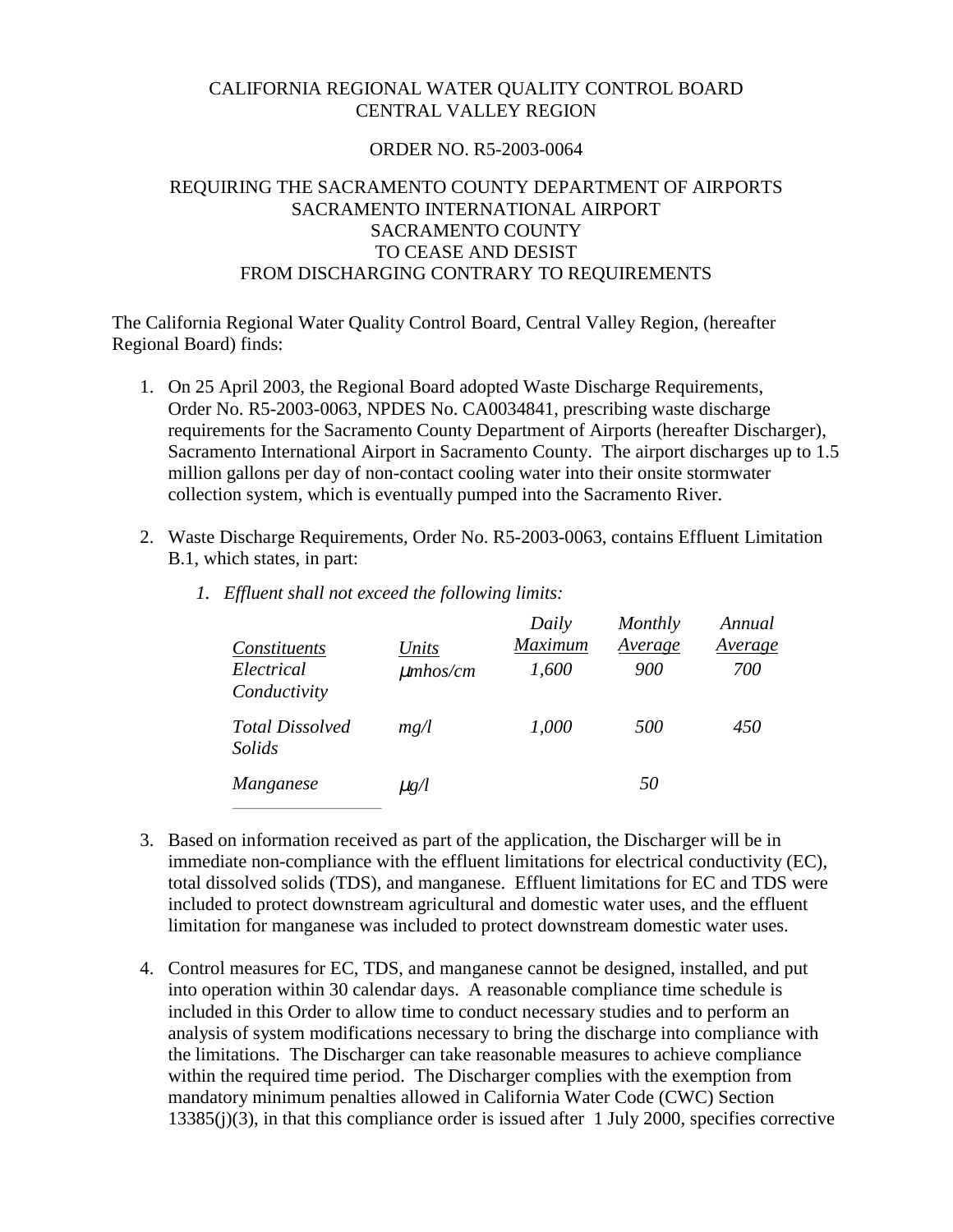## CEASE AND DESIST ORDER NO. R5-2003-0064 2 SACRAMENTO COUNTY DEPARTMENT OF AIRPORTS SACRAMENTO INTERNATIONAL AIRPORT SACRAMENTO COUNTY

actions, interim effluent limitations are included, and a final compliance date is included which is as short as possible but less than five years. CWC Section 13385(j)(3) requires the Discharger to prepare and implement a pollution prevention plan pursuant to Section 13263.3 of the CWC. A pollution prevention plan addresses only those constituents that can be effectively reduced by source control measures.

- 5. On 25 April 2003, in Sacramento, California, after due notice to the Discharger and all other affected persons, the Regional Board conducted a public hearing at which evidence was received to consider a Cease and Desist Order to establish a time schedule to achieve compliance with waste discharge requirements.
	- 6. Issuance of this Order is exempt from the provisions of the California Environmental Quality Act (Public Resources Code, Section 21000, et seq.), in accordance with Section 15321(a)(2), Title 14, California Code of Regulations.
- 7. Any person adversely affected by this action of the Regional Board may petition the State Water Resources Control Board (State Board) to review the action. The petition must be received by the State Board Office of the Chief Counsel, P.O. Box 100, Sacramento, CA 95812-0100, within 30 days of the date which the action was taken. Copies of the law and regulations applicable to filing petitions will be provided on request.

#### **IT IS HEREBY ORDERED THAT;**

- 1. The Sacramento County Department of Airports, Sacramento International Airport, shall cease and desist from discharging contrary to Waste Discharge Requirements, Order No. R5-2003-0063, Effluent Limitation B.1 for EC, TDS, and manganese.
- 2. The Sacramento County Department of Airports, Sacramento International Airport shall comply with the following time schedule to assure compliance with the effluent limitations contained in Waste Discharge Requirements, Order No. R5-2003-0063, as described in the above Findings for EC, TDS, and manganese:

| Task                                                     | <b>Compliance Date</b>            |
|----------------------------------------------------------|-----------------------------------|
| Prepare/Implement Pollution Prevention Plan <sup>1</sup> | 1 July 2003                       |
| Progress Report/Implementation Schedule                  | 1 July 2003                       |
| Progress Reports <sup>2</sup>                            | 1 January and 1 July of each year |
| Achieve Full Compliance                                  | <b>1 April 2008</b>               |

The Pollution Prevention Plan shall be in conformance with CWC Section 13263.3.

\_\_\_\_\_\_\_\_\_\_\_\_\_\_\_\_\_\_\_\_\_\_\_\_\_\_\_\_\_\_\_\_\_\_\_\_\_\_\_\_\_\_\_\_\_\_\_\_\_\_\_\_\_\_\_\_\_\_\_\_\_

 <sup>2</sup> The progress reports shall detail what steps have been implemented towards achieving compliance with waste discharge requirements, including Master Plan updates, construction progress, an evaluation of the effectiveness of the implemented measures, and an assessment of whether additional measures are necessary to meet the time schedule.